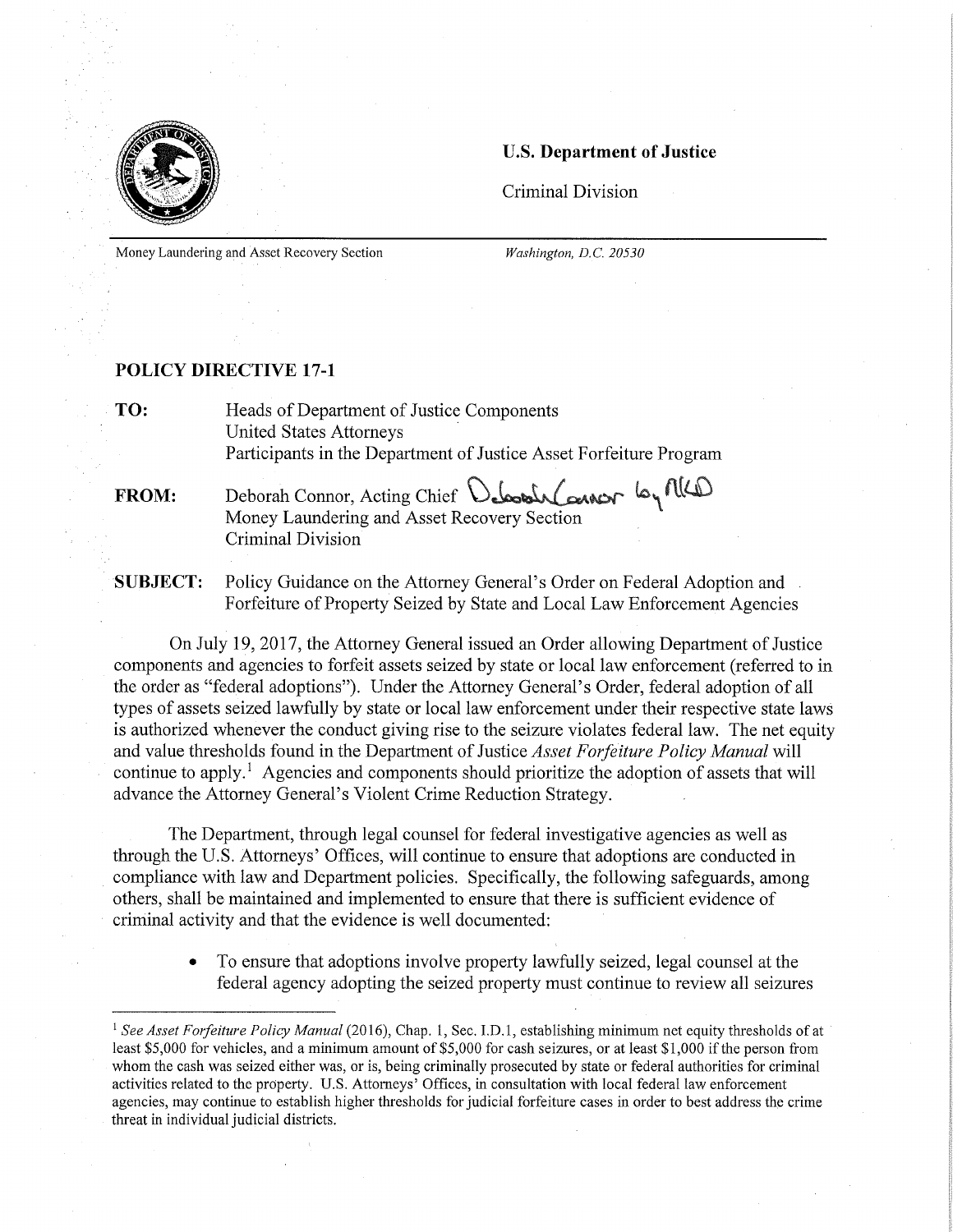for compliance with law, especially seizures made pursuant to an exception to the Fourth Amendment's warrant requirement.

- To assist federal legal counsel in this review process, the form used by state and local agencies seeking federal adoption of seized assets, *Request for Adoption of State and Local Seizure* ("adoption form"), will require that the state or local agency provide additional information about the probable cause determination justifying the seizure. This additional information in the adoption form will better document probable cause in the first instance, and provide federal legal counsel with the relevant information relating to probable cause for review. State and local agencies will also be required to certify on the form that they have obtained a turnover order, if necessary.
- Adoptions of cash in amounts equal to or less than \$10,000 may require additional safeguards. Those adoptions will be permissible where the seizure was conducted: (1) pursuant to a state warrant, (2) incident to arrest for an offense relevant to the forfeiture, (3) at the same time as a seizure of contraband relevant to the forfeiture, or (4) where the owner or person from whom the property is seized makes admissions regarding the criminally derived nature of the property. If a federal agency seeks to adopt cash equal to or less than \$10,000 and none of these safeguards is present, then the agency may proceed with the adoption only if the U.S. Attorney's Office first concurs.
- Department officials should proceed with particular caution when deciding whether to waive the Department's net equity thresholds for real property, *see Policy Manual: Asset Forfeiture Policy* (2016), Chap. 13, Sec. I.B, and in considering the forfeiture of personal residences where title or ownership lies with persons not implicated in illegal conduct. *See id.* at Chap. 2, Sec. VIII.C.

In order to give individual property owners an opportunity to challenge the seizure as soon as practicable, the Department will expedite federal agencies' decisions regarding adoptions and their provision of notice to interested parties. State and local law enforcement agencies must request federal adoption within 15 calendar days following the date of seizure. The adopting federal agency must send notice to interested parties within 45 days of the date of seizure. These time limitations may be extended for good cause by the supervisory forfeiture counsel (or higherlevel official) of the adopting agency, provided that such extensions are documented in writing and include a description of the circumstances justifying the extension. Any such extensions remain subject to statutory time limits pursuant to 18 U.S.C.  $\S$  983(a)(1)(A)(iv).

To facilitate implementation of these safeguards and help ensure that federal adoptions advance federal law enforcement objectives,<sup>2</sup> the Department is enhancing its asset forfeiture

<sup>&</sup>lt;sup>2</sup> This change in Department policy does not affect the ability of state and local agencies to pursue the forfeiture of assets pursuant to their respective state laws. Moreover, when a state or local agency has seized property as part of an ongoing state criminal investigation and the criminal defendants are being prosecuted in state court, any forfeiture action should generally be pursued in state court assuming that state law authorizes the forfeiture. *See Asset Forfeiture Policy Manual* (2016), Chap. 14, Sec. I.